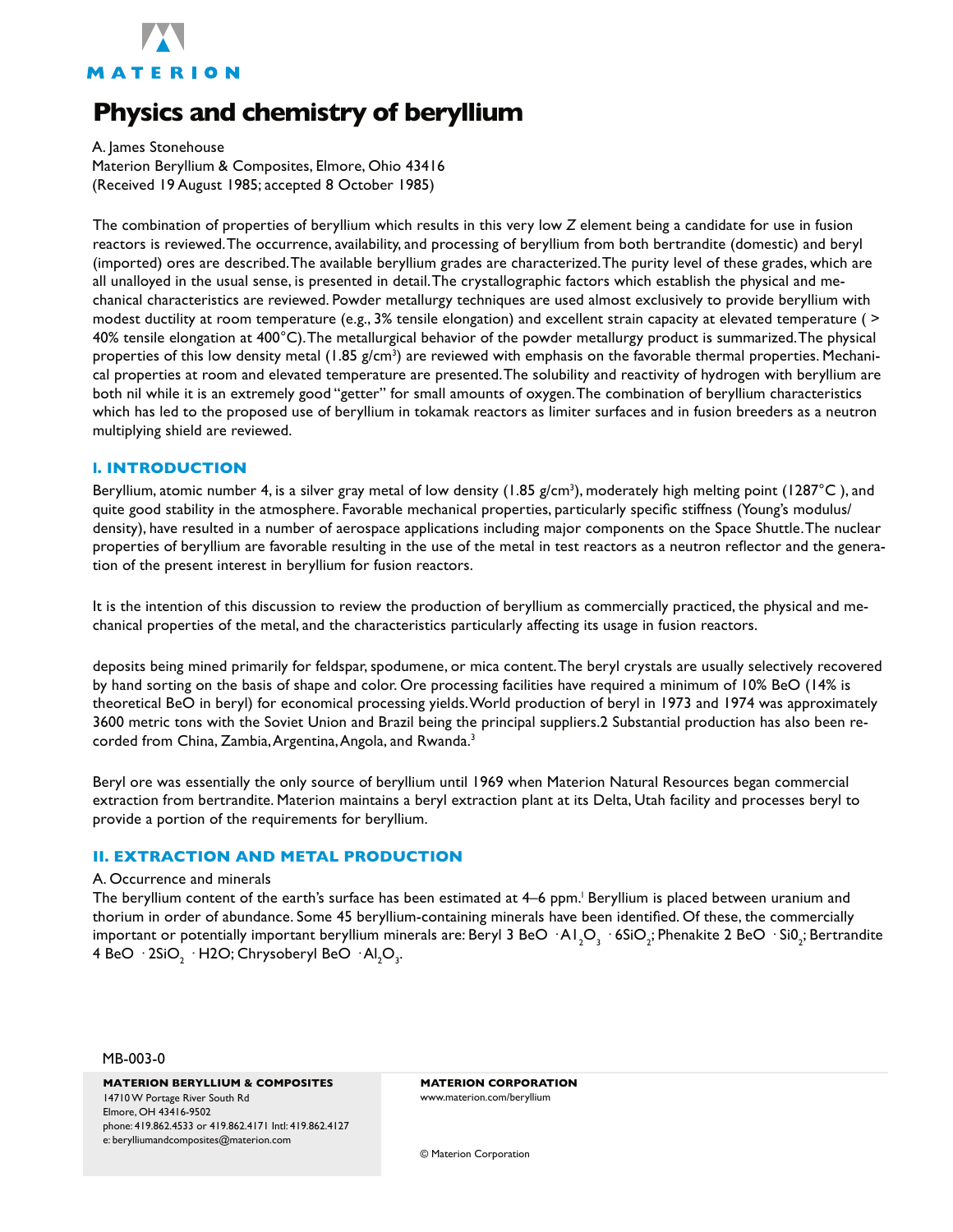

#### **1. Beryl**

Beryl has been known since ancient times as the gemstones emerald (green), aquamarine (light blue), and beryl (yellow). The ancient name beryl, in fact, supplied the name for the element after its discovery. Beryl is widely distributed over the world in pegmatite dikes. It is found in pockets of the last-to-solidify portion of low melting point fractions. With the possible exception f the Soviet Union and China, beryl mining for its own sake has not occurred, the pegmatic

#### **2. Bertrandite**

A large deposit of beryllium occurs at Spor Mountain, Utah in water-laid tuff.This mineralization is believed to have occurred through the ascent of fluorine-rich hydrothermal solutions. Much of the beryllium is present as bertrandite. The presence of beryllium was originally discovered using a berylometer, an instrument utilizing the Be<sup>9</sup> (n, 2n) Be<sup>8</sup> reaction to detect beryllium as there is no visual indicator for the presence of beryllium in the fine-grained tuff. Materion Natural Resources began commercial mining of this deposit in 1969 by open-pit mining techniques.The ore averages only about 0.6% BeO as mined and has not as yet been successfully beneficiated. Nevertheless, the size of the deposit and the fact that the beryllium content is acid leachable make this an economically viable operation supplying the major portion of western world require-ments for beryllium since 1970.At 1984 consumption rates, the proven reserves in this deposit are adequate to supply these needs well into the next century.

#### **3. Other minerals**

Deposits of other beryllium-containing minerals are known and being studied for possible commercialization. Most notable among these are phenakite at Yellowknife, Northeast Territory, Canada, and the chrysoberyl deposits of the Seward Peninsula, Alaska.

#### **B. Extraction processes**

#### 1. Bertrandite process

The ore is transported by truck from the Spor Mountain deposit to Materion's extraction facility near Delta, Utah, a distance of about 47 miles.A flow sheet for the extraction process is shown as Fig. 1.The ore is wet milled to provide a slurry of – 20 mesh particles which is leached with sulfuric acid at temperatures near the boiling point.An aqueous solution containing dissolved beryllium sulfate is separated from the solids by countercurrent decantation thickener operations.The resulting solution contains 0.4–

0.7 g/1 Be, 4–7 g/1 Al, 3–5 g/l Mg, and 1.5 g/l Fe, plus assorted other minor impurities.

A beryllium concentrate is produced from the leach solution by a countercurrent solvent extraction process using di-2 ethylhexyl-phosphoric acid in kerosene as the organic extraction. This process has been described in detail by Maddox and Foos.4 The raffinate from this operation contains most of the aluminum and all of the magnesium present in the original leach solution. The loaded organic phase is stripped of its beryllium content with aqueous ammonium carbonate. The strip solution is heated to 70°C precipitating the coextracted iron and aluminum which are removed by filtration. Heating the solution to 95°C causes nearly quantitative precipitation of beryllium basic carbonate 2 BeCO3 · Be(OH)2. After filtration and repulping in deionized water, further heating to 165°C yields a beryllium hydroxide product. This hydroxide is the common input to either beryllium–copper alloy, beryllium oxide ceramics, or pure beryllium metal manufacture.

**MATERION BERYLLIUM & COMPOSITES**  14710 W Portage River South Rd Elmore, OH 43416-9502 phone: 419.862.4533 or 419.862.4171 Intl: 419.862.4127 e: berylliumandcomposites@materion.com

**MATERION CORPORATION** www.materion.com/beryllium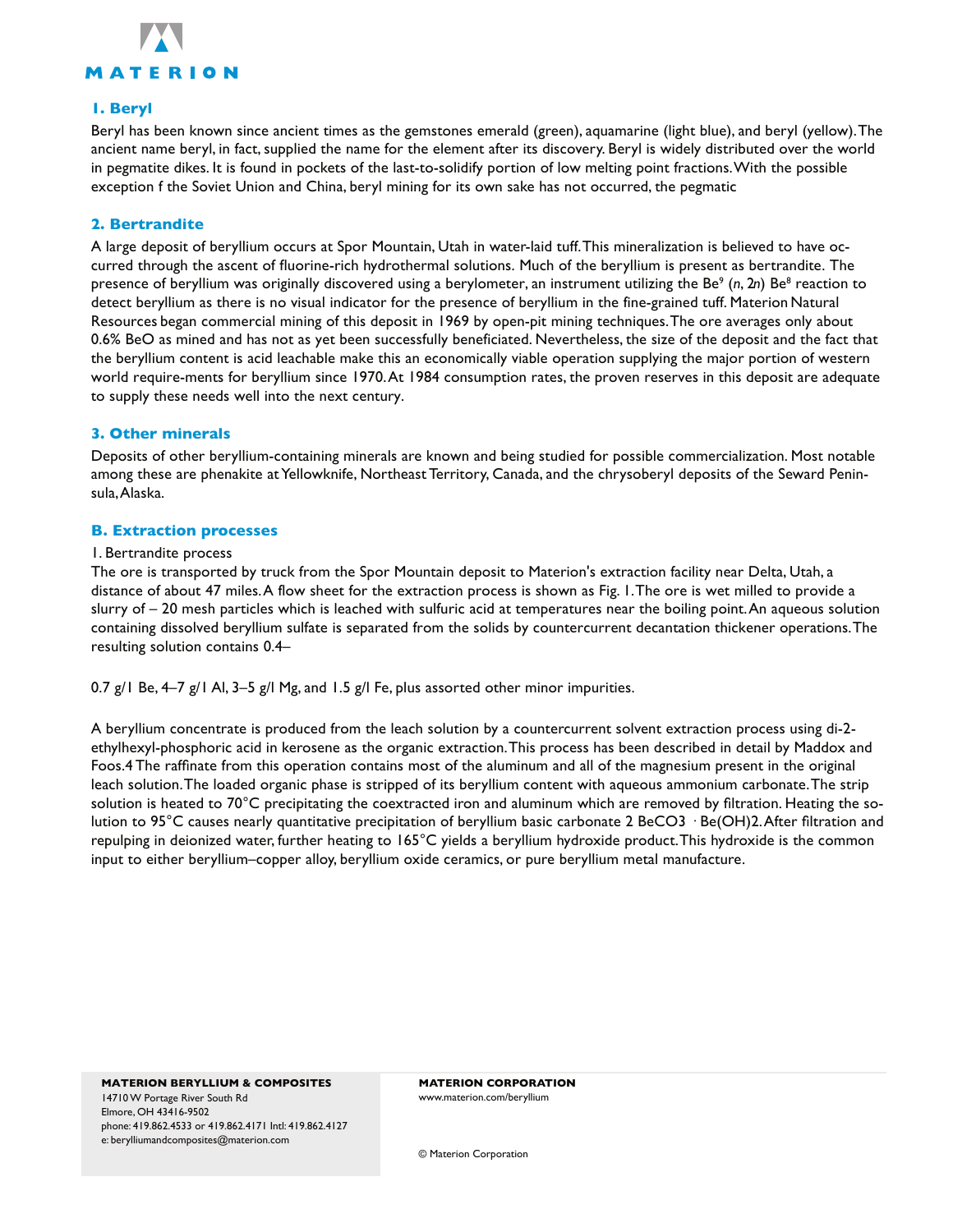

#### **FIG. 1. Beryllium extraction processes at Materion Natural Resources, Delta, Utah Plant.**



#### **2. Beryl process**

Unlike bertrandite, the silicate structure of beryl is not acid soluble.The Kjellgren sulfate process5 used at the Delta, Utah mill of Materion first melts the ore at 1650°C followed by quenching in water to destroy the original silicate struc-ture. The fritted beryl is then given a further heat treatment at  $900-1000^{\circ}$ C in a rotary kiln to increase the reactivity with sulfuric acid.A slurry of the powdered beryl frit with sulfuric acid is heated to 250–300°C converting the beryllium and aluminum contents to water soluble sulfates.The silica is present in the water insoluble, dehydrated form and is discarded.

The original Kjellgren process proceeded to separate aluminum and other impurities from beryllium by a series of crystallization and precipitation steps. Materion's practice today is to introduce the aluminum-beryllium sulfate solution into the solvent extraction plant operating with bertrandite feed combining the two streams when beryl is being processed.Thus the product of beryl extraction is again beryllium hydroxide [Be  $(OH)$ ].

**MATERION BERYLLIUM & COMPOSITES**  14710 W Portage River South Rd Elmore, OH 43416-9502 phone: 419.862.4533 or 419.862.4171 Intl: 419.862.4127 e: berylliumandcomposites@materion.com

**MATERION CORPORATION** www.materion.com/beryllium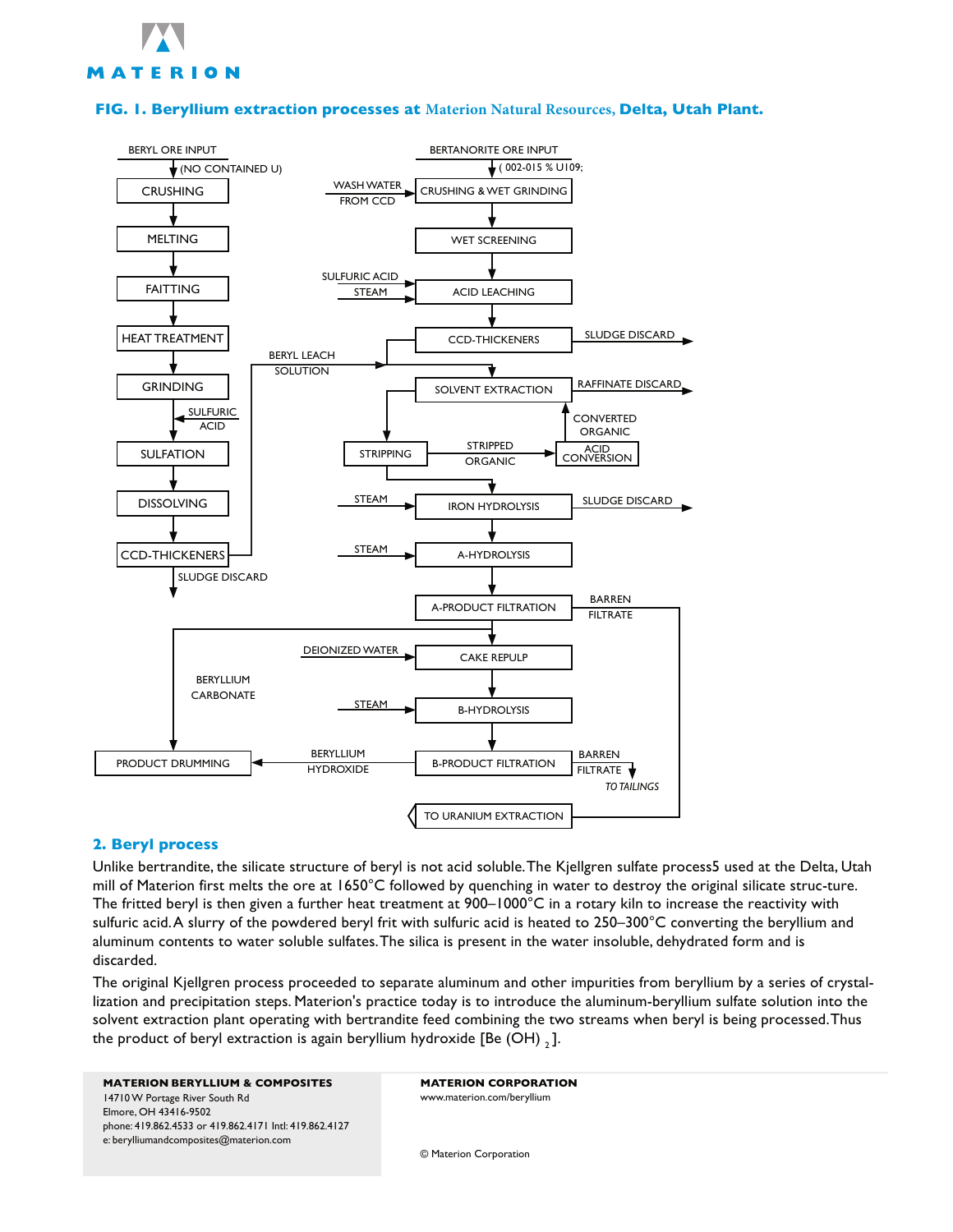

#### **C. Production of primary beryllium**

#### 1. Magnesium reduction of beryllium fluoride

The primary beryllium produced in the United States since World War II has nearly all been manufactured by the magnesium reduction of anhydrous beryllium fluoride.<sup>3,6</sup> The fluoride cannot be directly prepared by an aqueous route. The crude beryllium hydroxide from the extraction plant is dissolved in ammonium bifluoride solution, purified by precipitation treatments for a variety of impurities and ammonium fluoroberyllate [(NH<sub>4</sub>)<sub>2</sub>BeF<sub>4</sub>] is crystallized from the purified aqueous solution.This salt is thermally decomposed to beryllium fluoride at about 900–1000°C producing NH<sub>4</sub>F gas and molten BeF<sub>2</sub> which is cast into small pigs.

The reaction between beryllium fluoride and magnesium producing beryllium and magnesium fluoride is carried out in large graphite crucibles which are incrementally charged with the fluoride and magnesium to control the exotherm from the reaction which initiates at about 900°C. In order to obtain good separation of molten beryllium from the molten magnesium fluoride, excess beryllium fluoride is provided in the charges (i.e., magnesium is supplied to reduce about 75% of the BeF<sub>2</sub> present) decreasing the slag viscosity. After

reaction, the charge temperature is taken above the melting point of beryllium, the metal collecting in a biscuit which floats on the slag. As this biscuit contains substantial quantities of entrapped slag, the molten charge is poured into a cold receiver breaking up the beryllium biscuit into pea-to-marble-sized pebbles which are relatively slag-free. After cooling, the charge is water-leached in a ball mill readily separating the magnesium fluoride and beryllium pebble and dissolving the excess beryllium fluoride for recycle.

#### **2. Electrowinning of beryllium**

The electrowinning of beryllium has been the objective of many research efforts but has not been used to produce substantial quantities of the metal. Early work in Germany resulted in the use of fused salt electrolysis of beryllium chloride-sodium chloride during World War IL.7 This procedure was used in the U. S. for a short time by Clifton Products, Inc., and in France by Pechiney, but is not known to be in commercial use today.

Electrorefining of beryllium using a KCl–LiCl–BeC12 bath has also been operated in the U. S. by Materion Beryllium & Composites and Kawecki Berylco Industries, but again is not being practiced today.This remains a preferred route to beryllium of exception-ally high purity.

#### **3. Vacuum casting**

The final processing step for beryllium pebbles is vacuum casting to remove any remaining reduction slag and magnesium metal. The processing of electrolytic material has incorporated the same step to remove any entrapped salt from the electrolysis bath. This operation also provides a recycle point for beryllium machining chip or other high quality forms of beryllium scrap. The pebble and scrap are comelted in a MgO crucible and poured into a graphite mold resulting in a 4001b ingot in present production practice.

#### **III. BERYLLIUM METALLURGY**

#### A. Beryllium crystal

The crystal structure of beryllium is closed-packed hexagonal. The c/a ratio is only 1.567 as compared to an ideal structure with a ratio of 1.633. This unit cell is the smallest of the close-packed hexagonal metals as shown by the relative plot in Fig. 2. The crystal planes of importance are diagrammed in Fig. 3. Slip is possible on the basal plane (0001

**MATERION BERYLLIUM & COMPOSITES** 14710 W Portage River South Rd Elmore, OH 43416-9502 phone: 419.862.4533 or 419.862.4171 Intl: 419.862.4127 e: berylliumandcomposites@materion.com

**MATERION CORPORATION** www.materion.com/beryllium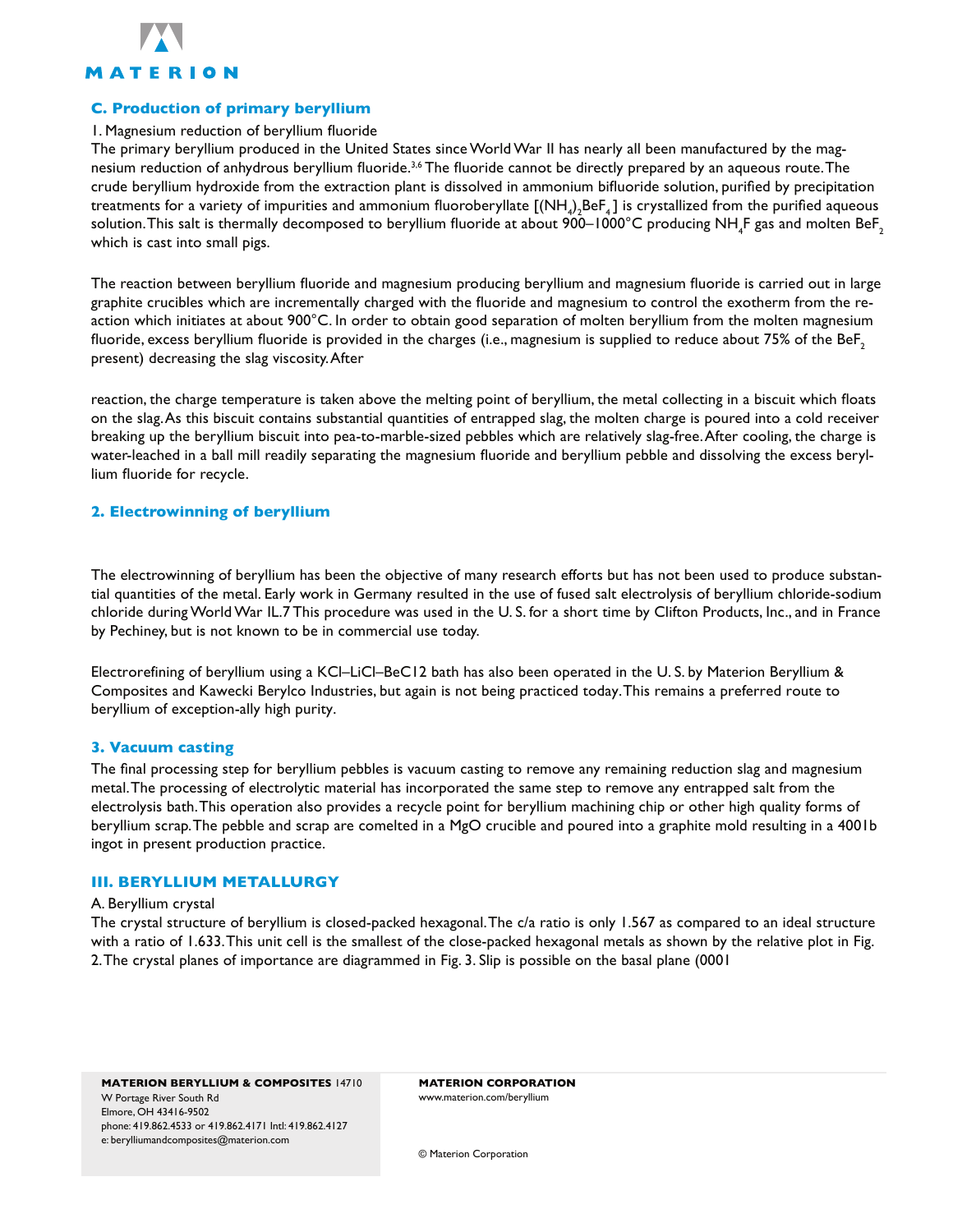

## **FIG. 2. Relative sizes of common hexagonal unit cells (Ref. 8).**



or 0002) and the type I prism plane (1010) . In each case, however, this slip is possible only in a direction that lies in the basal plane. This limitation of the slip direction limits the "ductility" of the metal at room temperature and is a principal feature of the behavior of beryllium.

Extensive attempts have been made to achieve a truly ductile beryllium with no success to date. Very high purity beryllium has been prepared ( ~ 10 ppm total impurities) with no change in the fundamental crystal behavior. This lack of success is possibly due to lack of solubility of gases such as hydrogen, oxygen, and nitrogen which cause interstitial embrittlement in other metals.

While still controversial, it has been postulated that the lack of room temperature ductility is caused by a substantial amount of covalent bonding in the c-direction of the crystal and is, therefore, inherent with beryllium.10 Potentially, alloying could be used to alter the crystal structure, but the quantity of an alloying metal needed has been estimated as quite large resulting in the loss of the favorable characteristics of beryllium; density, modulus, and apparent low atomic number.

Above 200–250°C, beryllium behaves as a ductile metal and can be worked by rolling, extrusion, and forging. Beryllium undergoes a hcp–bcc phase transformation at 1254°C which is quite close to the melting point of 1287°C.



#### **FIG. 3. Deformation modes in the beryllium crystal (Ref. 9). Stress values shown represent critical applied stresses.**

**MATERION BERYLLIUM & COMPOSITES** 14710 W Portage River South Rd Elmore, OH 43416-9502 phone: 419.862.4533 or 419.862.4171 Intl: 419.862.4127 e: berylliumandcomposites@materion.com

**MATERION CORPORATION** www.materion.com/beryllium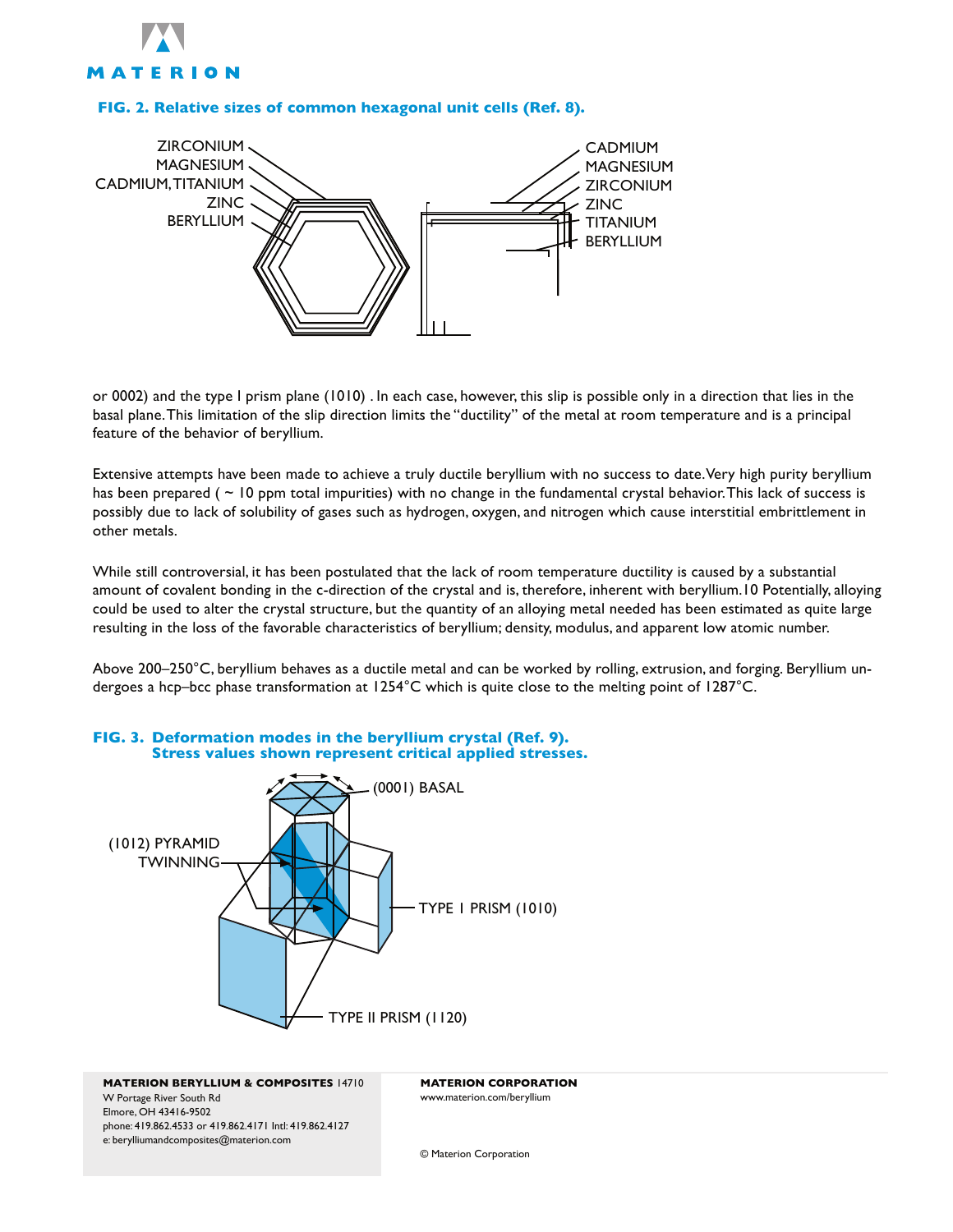

#### **B. Polycrystalline beryllium**

Beryllium is virtually always utilized as a powder metallurgy product at a density of 99% of theoretical or higher. Beryllium can be cast successfully by most of the standard techniques, but the achievable grain size has been no finer than about 100 *μ*m even with alloying additions or extensive working and recrystallization operations. The powder metallurgy products have grain sizes ranging from about 15 to 5 *μ*m. The strength, ductility, and machining chracteristics are all adversely affected by the large grain size of castings.

#### **1. Powder manufacturing**

No acceptable chemical procedure for the direct production of beryllium has as yet been produced. Mechanical methods are used, therefore, exclusively. The vacuum cast ingots from primary metal production are first reduced to machine chips on lathes with multiple cutters and then fed to either attrition mills, impact grinding units, or a ball mill. The attrition mill is similar to the old flour mill in that the beryllium chips are fed between a stationary and a rotating beryllium plate. Size reduction proceeds primarily by basal plane cleavage resulting in a tendency for such powder to have a shape factor approaching platelets. This grinding procedure is being replaced with impact grinding which involves the pneumatic blasting of beryllium chip against a beryllium target. Additional fracture mechanisms are involved yielding a powder which is much more equiaxed than attritioned powder. For very fine powders, ball milling is the preferred manufacturing technique. Most beryllium powder is prepared as – 325 mesh powder with the subsieve particle size distribution controlled with Coulter Counter measuring techniques. J. Vac. Sci. Technol. A, Vol. 4, No. 3, May/Jun 1986

#### **2. Powder consolidation**

Vacuum hot pressing in the temperature range of 1025–1125°C is the primary procedure for consolidating beryllium powder into 99 + % of theoretical density beryllium billets. Pressures on the order of 1200 psi are applied to the powder column contained in graphite or IN-100 dies at the sintering temperature. Capacity exists to make pressings up to 72 in. in diameter, though the majority of the pressings made fall between 9 and 20 in. in diameter with *L /D* ratios of 7.4 to 3.1, respectively. Hot pressings are usually made in the shape of right cylinders with skillful use of layout and machining techniques to maximize yield of metal in finished components.

Alternate powder metallurgy techniques such as cold press sinter coin are used where sufficient production volume is attained to warrant the necessary engineering and tooling such as was the case with aircraft brake components for the F-14 and S3A aircraft. Currently, hot isostatic pressing (HIP), both containerless HIP and direct HIP of powder are receiving major development efforts so as to allow near-net-shape consolidation of beryllium powder. Materion has just brought a 30 in. diam by 65 in. hot isostatic press into operation in its production facility at Elmore, Ohio.

## **3. Factors affecting mechanical properties**

The strength of beryllium is related to the grain size by the Hall–Petch relationship (strength inversely proportional to the square root of the grain size). A typical plot of this relationship is shown in Fig. 4. The grain size is established in the powder metallurgy product primarily by the particle size distribution of the starting powder and secondarily by consolidation conditions, increasing grain growth being encountered as the hot pressing/sintering temperature is raised. HIP is particularly attractive for high strength as the high consolidation pressure available allows the use of relatively low temperatures.

Ductility is affected by texture, grain size, and certain impurities. One of the major goals of beryllium powder metallurgy processing is to attain as nearly a random orientation of the beryllium grains as possible. As a result of the limited slip behavior of the beryllium crystal, preferred orientation of basal planes limits strain capacity to the planes of this orientation. Attritioned powder, because its platelike particles are produced by basal plane cleavage, tends to align in the pressing dies so that a preferred slip direction is transverse to the pressing direction. Thus, tensile elongations in a hot-pressed billet may be substantially higher in the transverse direction as compared to the direction parallel to the pressing direction or longitudinal direction. Guaranteed minimum tensile elongation in any direction in a hot pressing produced from attritioned powder is thus limited to 1%. Impact ground powder, on the other hand, with control of other factors allows the minimum guaranteed tensile elongation in any direction to be increased to 3% (S-65 grade).

**MATERION BERYLLIUM & COMPOSITES** 14710 W Portage River South Rd Elmore, OH 43416-9502 phone: 419.862.4533 or 419.862.4171 Intl: 419.862.4127 e: berylliumandcomposites@materion.com

**MATERION CORPORATION** www.materion.com/beryllium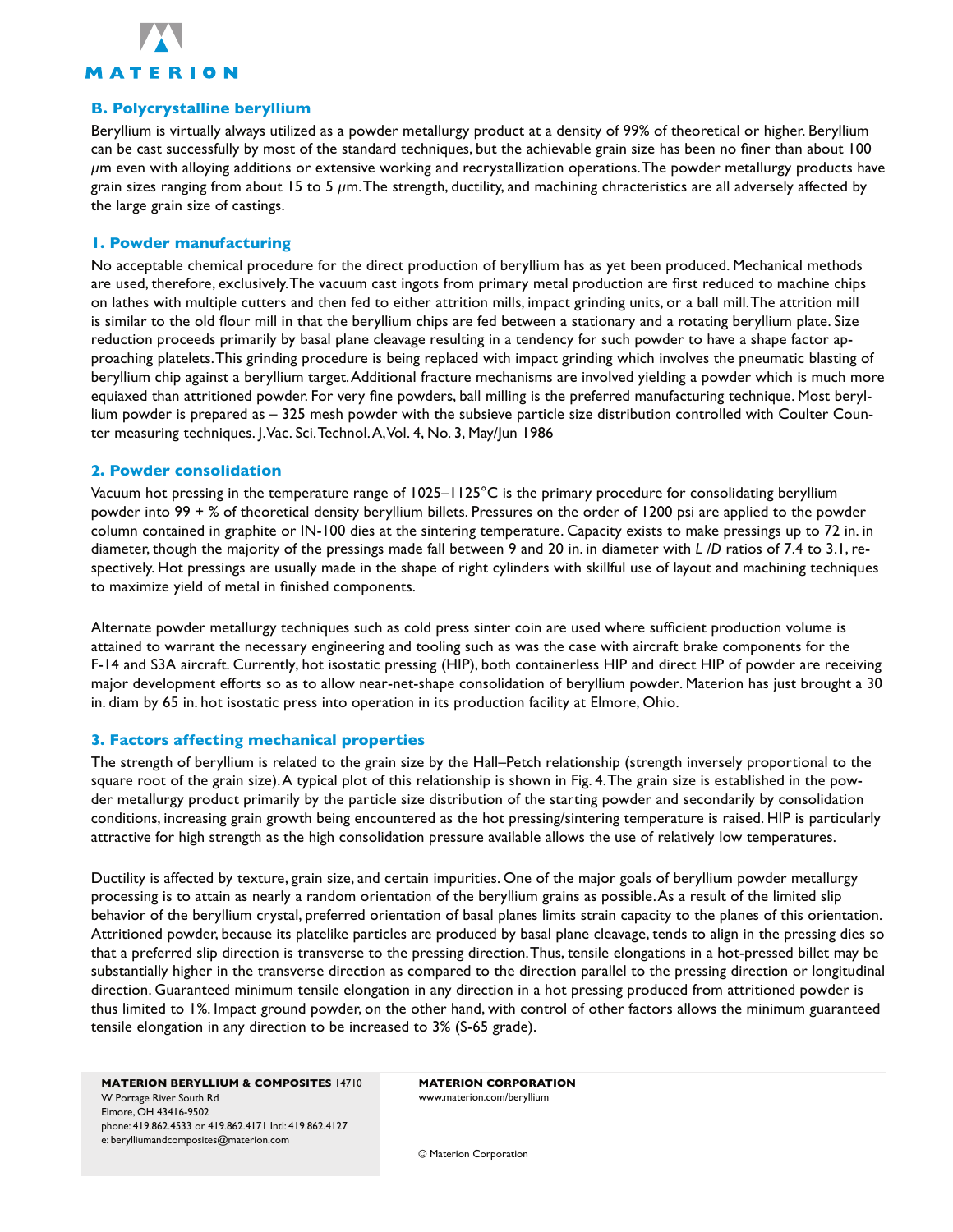

#### **FIG. 4. Strength vs grain size relations in intermediate purity vacuum hotpressed beryllium (Ref. 11).**



The effect of preferred orientation is particularly dramatic in worked beryllium. When rolled, extruded or forged, the basal planes align in the direction of working. Some of the various types of textures which can be developed are illustrated in Fig. 5. Preferred orientations as high as 24 X random are not unusual in such products. The effect of these textures is illustrated by rolled beryllium sheet where a tensile elongation of 10% is a guaranteed minimum in the plane of the sheet and values of 20% are quite typical. The tensile elongation in the thickness direction of such material would, however, be essentially zero.

Grain size also affects ductility in that a large-grained body is in effect textured within the single grains. Finer grain size thus effectively can lead to a more random texture and a better overall ductility.

The role of oxygen is limited in its effect upon ductility in that the solubility of oxygen in beryllium is extremely limited. The oxide is found primarily in the grain boundary, and the overall concentration increases as the grain size decreases due to the increasing surface area of the starting powder. The oxide would appear to act as void or inclusion leading to early failure during plastic deformation. In practice, little effect of the oxide content upon ductility has been found at levels up to about 1.2%. At higher concentrations, room temperature, and elevated temperature, ductility drops off with increasing BeO concentration.

FIG. 5. Schematic of textures in worked beryllium (Ref. 9). (a) Basal plane layer texture with prism planes in preferred positions. (b) Basal plane layer texture with prism planes at random in two dimensions. (c) Imperfect basal plane texture.

Iron and aluminum impurities can also affect the ductility of beryllium adversely, iron being a solid solution element and aluminum an insoluble grain boundary constituent. The morphology and phase relationship of these two elements with beryllium is sufficiently complex that an adequate discussion cannot be carried out within the scope of this paper, but Stonehouse12 and Gelles13 have prepared detailed discussions. These elements are well controlled in today's commercial beryllium.

## **C. Commercially available grades**

The available grades of beryllium are summarized in Table I showing the guaranteed purities, minimum room temperature tensile properties in any direction, and the type of beryllium powder used to manufacture each grade. These are specification values, the actual purities and tensile properties will typically be improved over the values listed in Table I.

**MATERION BERYLLIUM & COMPOSITES**  14710 W Portage River South Rd Elmore, OH 43416-9502 phone: 419.862.4533 or 419.862.4171 Intl: 419.862.4127 e: berylliumandcomposites@materion.com

**MATERION CORPORATION** www.materion.com/beryllium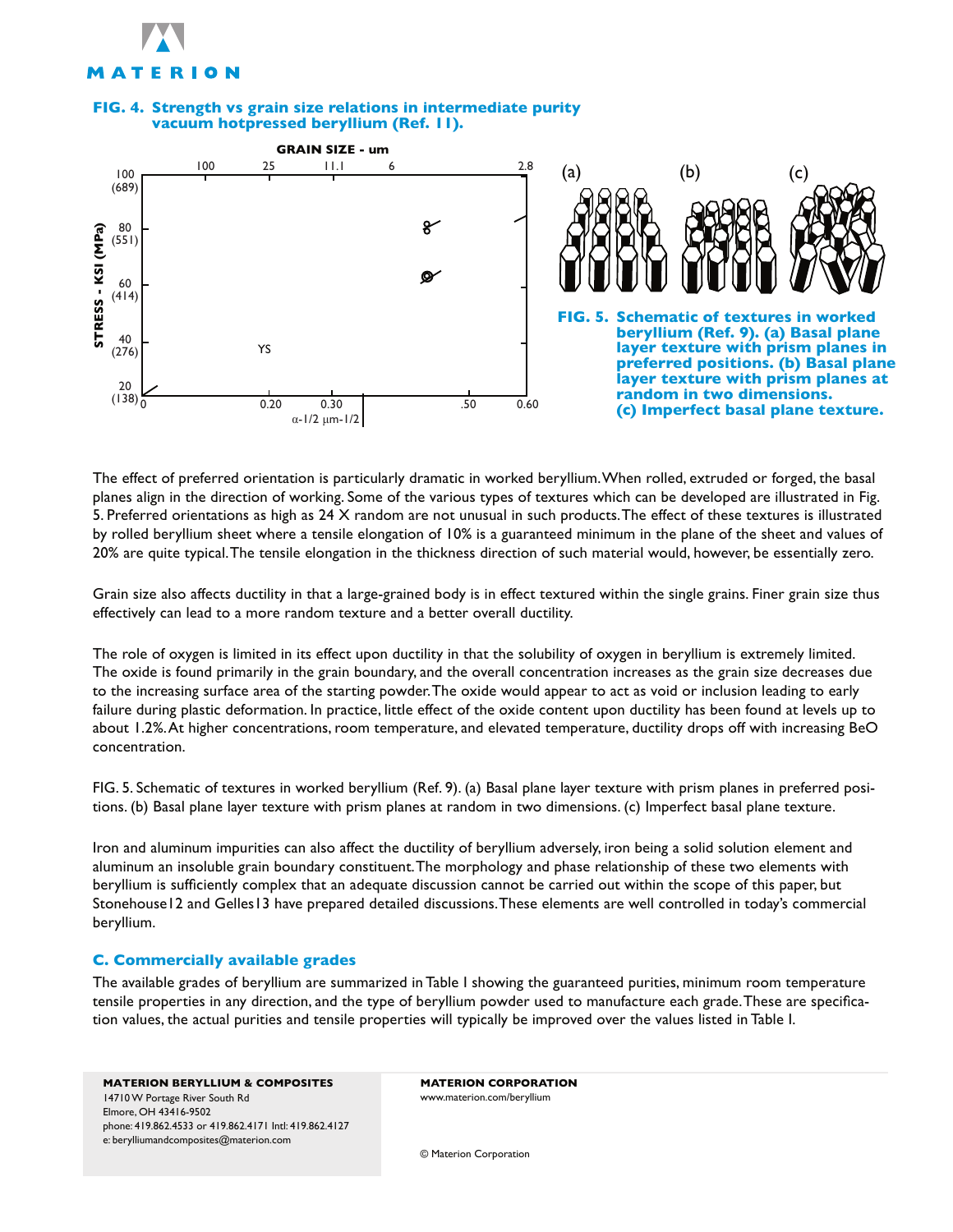

The three grades with the S- designation are considered structural grades with S-65B being the grade exhibiting the most ductility and the grade of most interest to the fusion reactor community. The I- designation indicates usage primarily in instrumentation such as inertial guidance components. Microyield strength (the stress to produce the first microinch of permanent strain) is an important parameter for these materials. I-70A is a grade with low BeO tailored for use in space-borne optical components.

Plate, sheet, and foil are also available as standard materials in thicknesses ranging from 0.6 to 0.0005 in.

## **IV. PROPERTIES**

#### A. Physical properties

Selected physical properties of beryllium are given in Table II and Figs. 6 and 7. More detailed presentations and discussion of these values have been made by Pinto,<sup>14</sup> Darwin and Buddery,<sup>15</sup> and Stonehouse et al.,<sup>16</sup> and will not be elaborated upon further.

#### **B. Mechanical properties**

The mechanical properties of various grades of beryllium metal have been published in a number of reviews.<sup>14,17,18</sup> The discussion in this instance will be limited to S-65B, the material being considered for use in fusion reactors. This grade with a guaranteed minimum tensile elongation of 3% in any direction at room temperature is considered the most ductile of the available commercial grades. It is in service on the

ksi (in)<sup>1/2</sup> at room temperature. Poisson's ratio is 0.08. Smith et al.19 have carried out thermal fatigue tests on S-65B with the conclusion that the thermomechanical properties were acceptable for use on high heat flux surfaces in ISX-B, Joint European Torus (JET), and probably most other near-term fusion devices. This was confirmed by a successful test of a beryllium limiter in ISX-13.<sup>20</sup>

#### **C. Nuclear properties**

Natural beryllium contains 100% of the Be<sup>9</sup> isotope. The principal isotopes of beryllium which have been identified and their half-lives are<sup>15</sup>: Be<sup>6</sup>, 0.4 s; Be<sup>7</sup>, 53 days; Be<sup>8</sup>, 10<sup>-16</sup> s; Be<sup>9</sup>, stable; Be10, 2.5 X 10<sup>6</sup> yr.

The absorption cross section for thermal neutrons is 0.009 b while the scattering cross section is 6 b, making the metal an excellent reflector for thermal neutrons. The scattering cross section for fast neutrons is about 1 b.<sup>21</sup>

When beryllium is irradiated, gas-producing nuclear reactions occur as follows<sup>22</sup>:

By fast neutrons: +  $n_f \rightarrow Be^8 + 2n$ ,  $Be^8 \longrightarrow 2He^4$ ,  $Be<sup>9</sup> + n<sub>f</sub> \longrightarrow He<sup>6</sup> + He4$ ,  $He<sup>6</sup>$   $\xrightarrow{B^-}$  Li<sup>6</sup>; By thermal neutrons:  $Li^6 + n$ <sub>t</sub>  $\longrightarrow H^3 + He^4$ .

space shuttle as the umbilical doors, window frames, and the navigation base. Unfortunately, the data base for elevated temperature properties of this material is somewhat limited. The ductility exhibited at room temperature is, however, carried into elevated temperatures with elongation values that are quite respectable, approaching 50% at 400°C as shown in Tables III and IV. Young's modulus remains at  $44 \times 106$  psi and the fracture toughness KIC value is  $9-9.5$ 

These nuclear reactions are calculated to produce about 2.2–2.6 cm3 of gas per cm3 of beryllium after a fluence  $1 \times 10^{21}$ N/cm<sup>2</sup>. Beryllium irradiated and tested at temperatures below 100°C exhibits an increased yield strength and nil ductility. Beryllium irradiated and tested at temperatures above 350°C generally exhibits a small increase in yield strength and small decrease in ductility. At lower temperatures the helium atoms remain in the matrix; at higher temperatures

**MATERION BERYLLIUM & COMPOSITES**  14710 W Portage River South Rd Elmore, OH 43416-9502 phone: 419.862.4533 or 419.862.4171 Intl: 419.862.4127 e: berylliumandcomposites@materion.com

**MATERION CORPORATION** www.materion.com/beryllium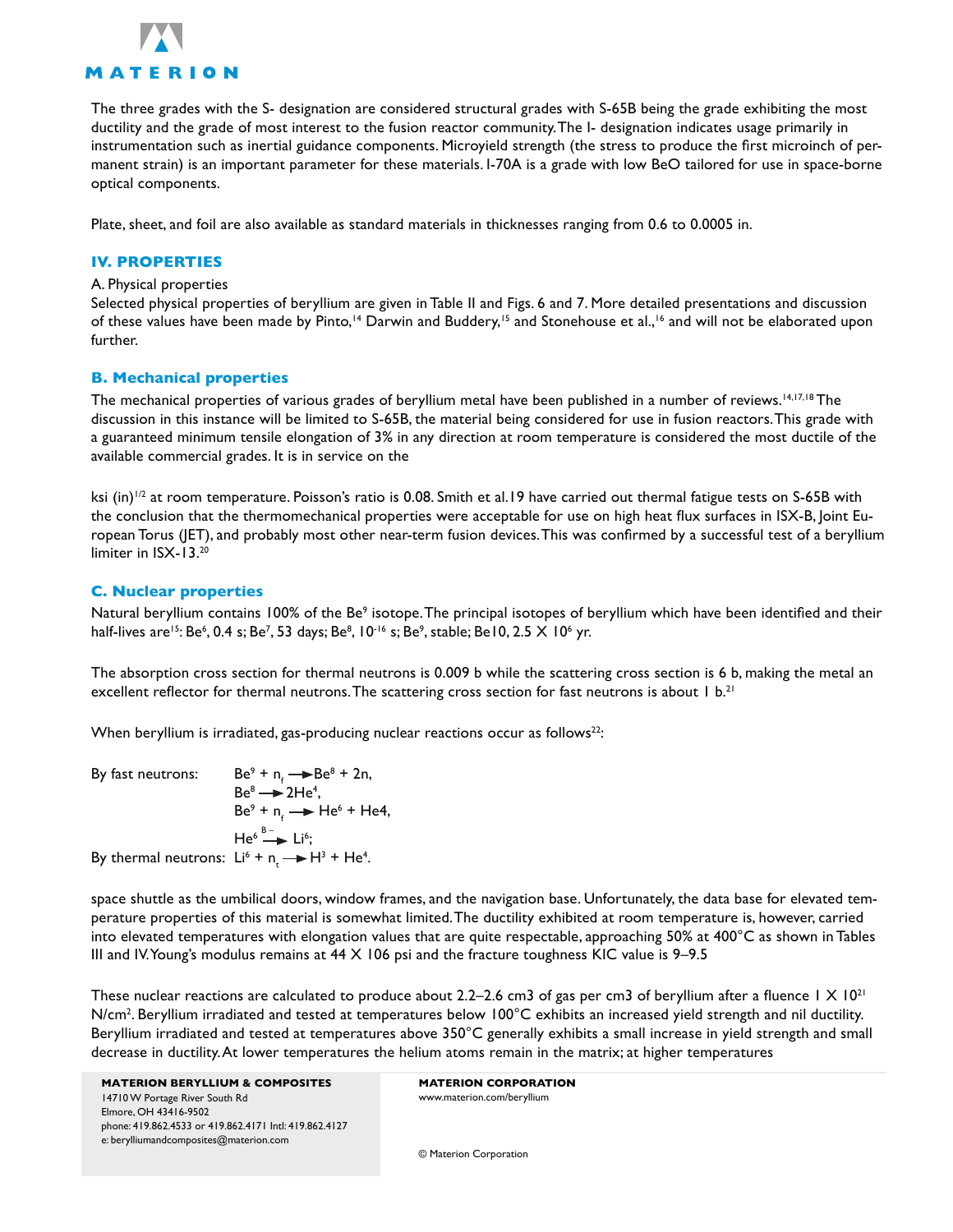

## **TABLE I. Commercially available grades of vacuum hot-pressed beryllium.**

|                                         | $S-65B$                      | <b>S-200E</b> | <b>S-200F</b> | $I-70A$ | $I-220B$ | <b>I-400A</b>     |
|-----------------------------------------|------------------------------|---------------|---------------|---------|----------|-------------------|
| Chemical composition                    |                              |               |               |         |          |                   |
| Be, min %                               | 99.0                         | 98.0          | 98.5          | 99.0    | 98.0     | 94.0              |
| BeO, max %                              | 1.0                          | 2.0           | 1.5           | 0.7     | 2.2      | 4.25 <sup>a</sup> |
| Al, max ppm                             | 600                          | 1600          | 1000          | 700     | 1000     | 1600              |
| C, max ppm                              | 1000                         | 1500          | 1500          | 700     | 1500     | 2500              |
| Fe, max ppm                             | 800                          | 1800          | 1300          | 1000    | 1500     | 2500              |
| Mg, max ppm                             | 600                          | 800           | 800           | 700     | 800      | 800               |
| Si, max ppm                             | 600                          | 800           | 600           | 700     | 800      | 800               |
| Other, each max ppm                     | 400                          | 400           | 400           | 400     | 400      | 1000              |
| Tensile properties at room temperatures |                              |               |               |         |          |                   |
| Ultimate strength (ksi)                 | 42.0                         | 40.0          | 47.0          | 35.0    | 55.0     | 50.0              |
| 0.2% offset yield (ksi)                 | 30.0                         | 30.0          | 35.0          | 25.0    | 40.0     |                   |
| Elongation, % min                       | 3.0                          | 1.0           | 2.0           | 2.0     | 2.0      |                   |
| Microyield strength<br>(ksi)            |                              |               |               |         | 5.0      | 9.0               |
|                                         |                              |               |               |         |          |                   |
| Attritioned powder                      | S-200E                       |               |               |         |          |                   |
| Impact ground powder                    | S-65B, S-200F, I-70A, I-220B |               |               |         |          |                   |
| Ball milled powder                      | <b>I-400A</b>                |               |               |         |          |                   |

<sup>a</sup>% BeO is minimum in this case

**MATERION BERYLLIUM & COMPOSITES**  14710 W Portage River South Rd Elmore, OH 43416-9502 phone: 419.862.4533 or 419.862.4171 Intl: 419.862.4127 e: berylliumandcomposites@materion.com

**MATERION CORPORATION** www.materion.com/beryllium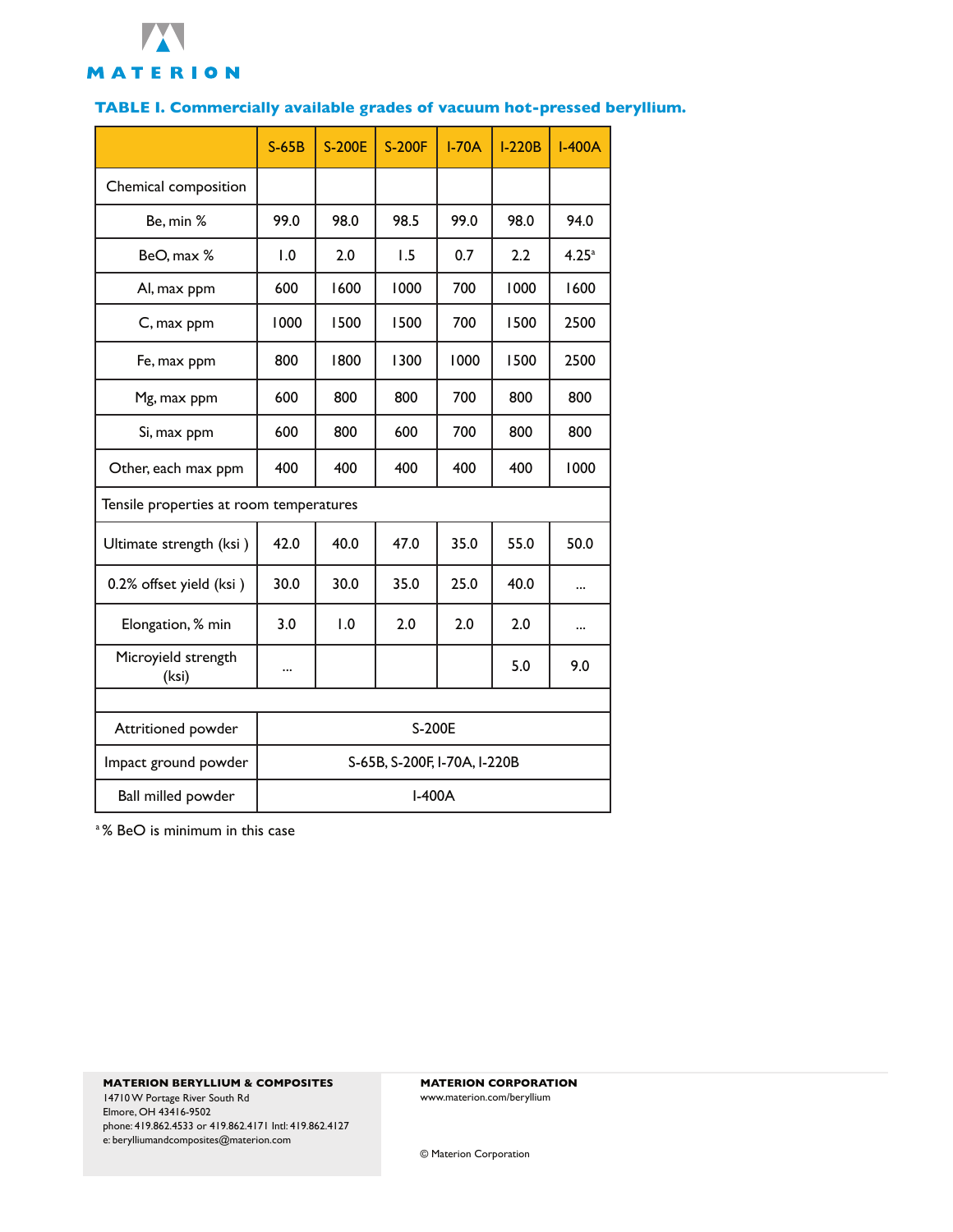

#### **TABLE II. Physical properties of beryllium.**

| <b>Atomic number</b>                  | 4                                                                                    |  |  |
|---------------------------------------|--------------------------------------------------------------------------------------|--|--|
| Atomic weight                         | 9.0122                                                                               |  |  |
| Crystal structure:                    |                                                                                      |  |  |
| Hexagonal close-packed:               | $a = 2.854$ , $c = 3.5829$ , $c/a = 1.5677$                                          |  |  |
| Body-centered cubic (above 1254 °C):  | $q = 2.550$                                                                          |  |  |
| Density:                              | 1.8477 g/cm <sup>3</sup>                                                             |  |  |
| <b>Melting point:</b>                 | 1287 °C                                                                              |  |  |
| <b>Boiling point:</b>                 | 2472 °C                                                                              |  |  |
| Vapor pressure:                       | $log P(atm) = 6.186 + 1.454 \times 10^{-4} T - 16.734 T^{-1}$                        |  |  |
| Heat of fusion:                       | 2.8 kcal/mol                                                                         |  |  |
| Heat of sublimation:                  | 76.56 kcal/mol                                                                       |  |  |
| Heat of evaporation:                  | 53.55 kcal/mol                                                                       |  |  |
| Specific heat:                        | $Cp = 4.54 + 2.12 \times 10^{-3}$ T-0.82 x 10 <sup>5</sup> T <sup>-2</sup> cal/K/mol |  |  |
| Thermal conductivity:                 | See Fig. 6                                                                           |  |  |
| Thermal expansion:                    | 11.5 x 10 <sup>-6</sup> /°C (0-50°C) See Fig. 7                                      |  |  |
| Entropy 25°C:                         | 2.28 cal/°C/mol                                                                      |  |  |
| Enthalpy 25°C:                        | 465 cal/mol                                                                          |  |  |
| <b>Electrical resistivity:</b>        | 4.31 $\mu\Omega$ cm                                                                  |  |  |
| Magnetic susceptibility (293 K):      | $-1.00 \times 10^{-9}$ m <sup>3</sup> /kg                                            |  |  |
| <b>Velocity of sound</b>              | 12 600 m/s                                                                           |  |  |
| Volume contraction on solidification: | 3%                                                                                   |  |  |

they diffuse and agglomerate causing swelling. As the fluence increases, the temperature required to produce complete annealing appears to increase and the temperature to produce 1% swelling decreases.<sup>23</sup>

The (*n*, 2*n*) reaction with a high reaction cross section enables beryllium to function as a neutron multiplier. The combination of high neutron multiplication, low absorption, and high scattering characteristics provide excellent neutron thermalization. Beryllium would, therefore, provide a high performance breeding blanket for fusion systems.<sup>23</sup>

#### **V. BERYLLIUM AS THE FIRST WALL IN MAGNETIC FUSION SYSTEMS**

Beryllium has recently received attention for its potential as a limiter material in tokamaks, particularly the JET. Rebut and Dietz.24 have provided a review of this potential as have Smith and Mullendore.25 A successful test of beryllium as a limiter has been conducted in the ISX.20

The performance of a tokamak like JET will depend on the minimum level of impurities which can be achieved inside the plasma. The acceptable percentage of these impurities depends strongly on their atomic numbers. Heavy impurities which cannot be fully stripped could prevent ignition at a level of 0.1%. Low Z elements could be tolerated at the level of several percent even for an ignited plasma. Thus, the requirements for the material facing the plasma are: low Z number, good thermal conductivity, good resistance against thermal shock, and low erosion through sputtering or chemical effects. Beryllium

**MATERION BERYLLIUM & COMPOSITES**  14710 W Portage River South Rd Elmore, OH 43416-9502 phone: 419.862.4533 or 419.862.4171 Intl: 419.862.4127 e: berylliumandcomposites@materion.com

**MATERION CORPORATION** www.materion.com/beryllium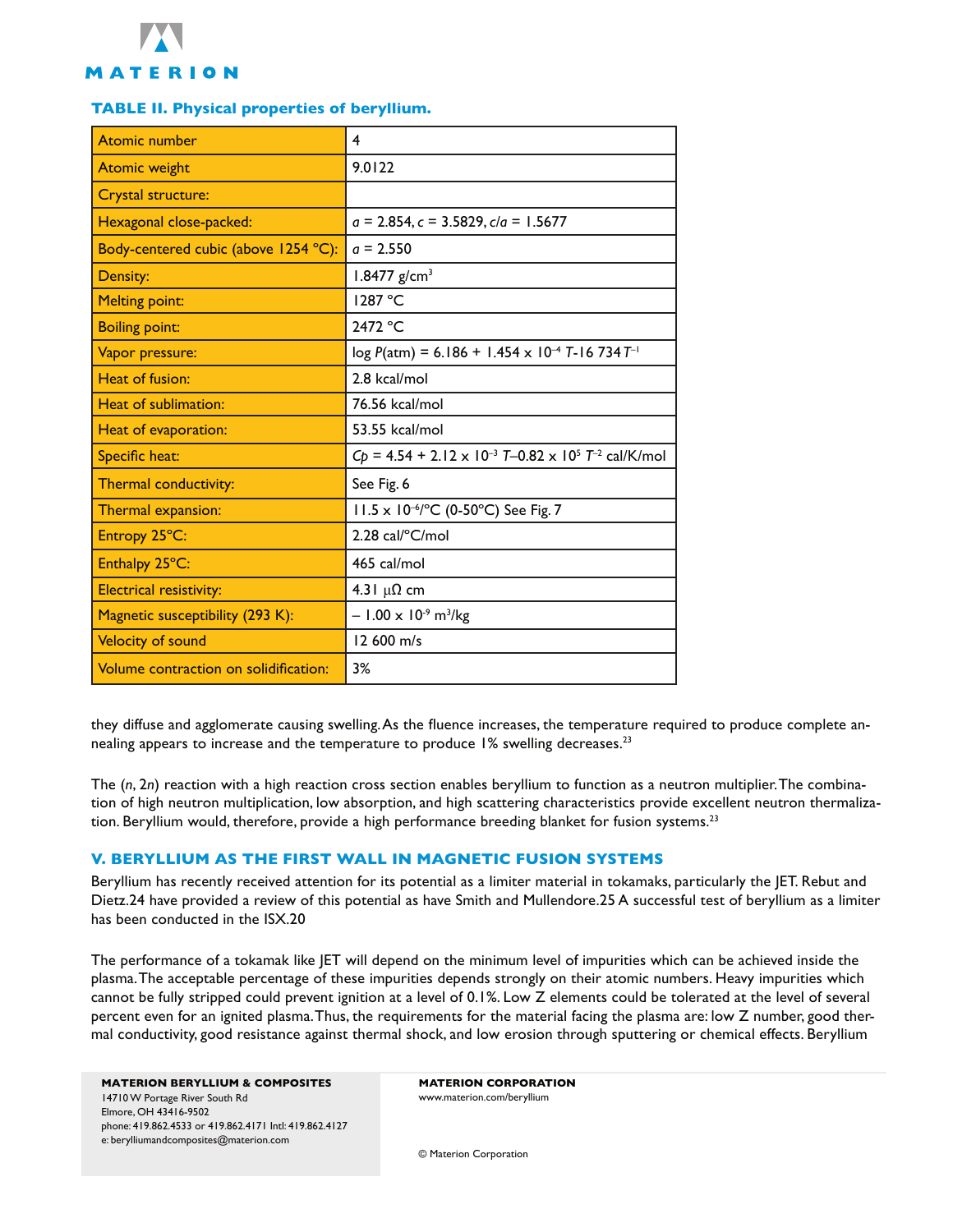





or graphite appeared to be the only material choices for the JET limiters.<sup>24</sup>

The main advantages of beryllium are: very low *Z* value, high thermal conductivity, high resistance against thermal shock, no chemical reactions with hydrogen, and sputtering yields for energies below 50 eV, one order of magnitude smaller than for graphite at ambient temperature. Compared with graphite, the thermal shock resistance is nearly identical, but the thermal conductivity is a factor of 4 higher, decreasing the surface temperature in claddings of equal thickness. Hydrogen retention and chemical erosion are not expected to present problems as with graphite, and bonding techniques to the copper cooling structure are available. On the negative side, the permissible surface temperature will be lower for beryllium, hydrogen blistering may occur, and additional health and safety precautions will be required with beryllium. The bottom line is that beryllium shows a distinct advantage compared with graphite.<sup>24</sup>

#### **VI. HEALTH ASPECTS OF BERYLLIUM**

There is no record of any ill effects resulting from ingestion or dermal contact with beryllium or beryllium oxide. The only potential problem associated with handling of beryllium is the inhalation of excessive amounts of respirable beryllium; dust particles with a size below about 10 *μ*. Physiological reaction to beryllium exposures appear to be a matter of individual susceptibility. The majority of people, perhaps as much as 99%, apparently do not seem to react adversely to exposures at any level. A small percentage of people do develop an immunological response. There is no way of predetermining those who might be hypersensitive. As with many other industrial toxicants, beryllium can be

| by cold pressing-sinter-hot isostatic pressing. |                                               |                                           |                   |                             |  |  |  |
|-------------------------------------------------|-----------------------------------------------|-------------------------------------------|-------------------|-----------------------------|--|--|--|
| <b>Test temperature</b>                         | <b>Ultimate</b><br>tensile strength<br>(ksi i | Yield strength<br>$0.2%$ offset<br>(ksi ' | <b>Elongation</b> | <b>Reduction in</b><br>area |  |  |  |

Room | 49.6 | 30.6 | 5.2 | ... 370°C | 33.0 | 19.3 | 49.4 | 66.9

650°C 17.8 11.7 38.5 29.5

# **TABLE III. Tensile properties of S-65B beryllium fabricated**

| a Average of four or more tests. Tests made under contract to JET, Abingdon, England. All tests transverse to cold pressing |  |  |  |  |
|-----------------------------------------------------------------------------------------------------------------------------|--|--|--|--|
| direction.                                                                                                                  |  |  |  |  |

**MATERION BERYLLIUM & COMPOSITES**  14710 W Portage River South Rd Elmore, OH 43416-9502 phone: 419.862.4533 or 419.862.4171 Intl: 419.862.4127 e: berylliumandcomposites@materion.com

**MATERION CORPORATION** www.materion.com/beryllium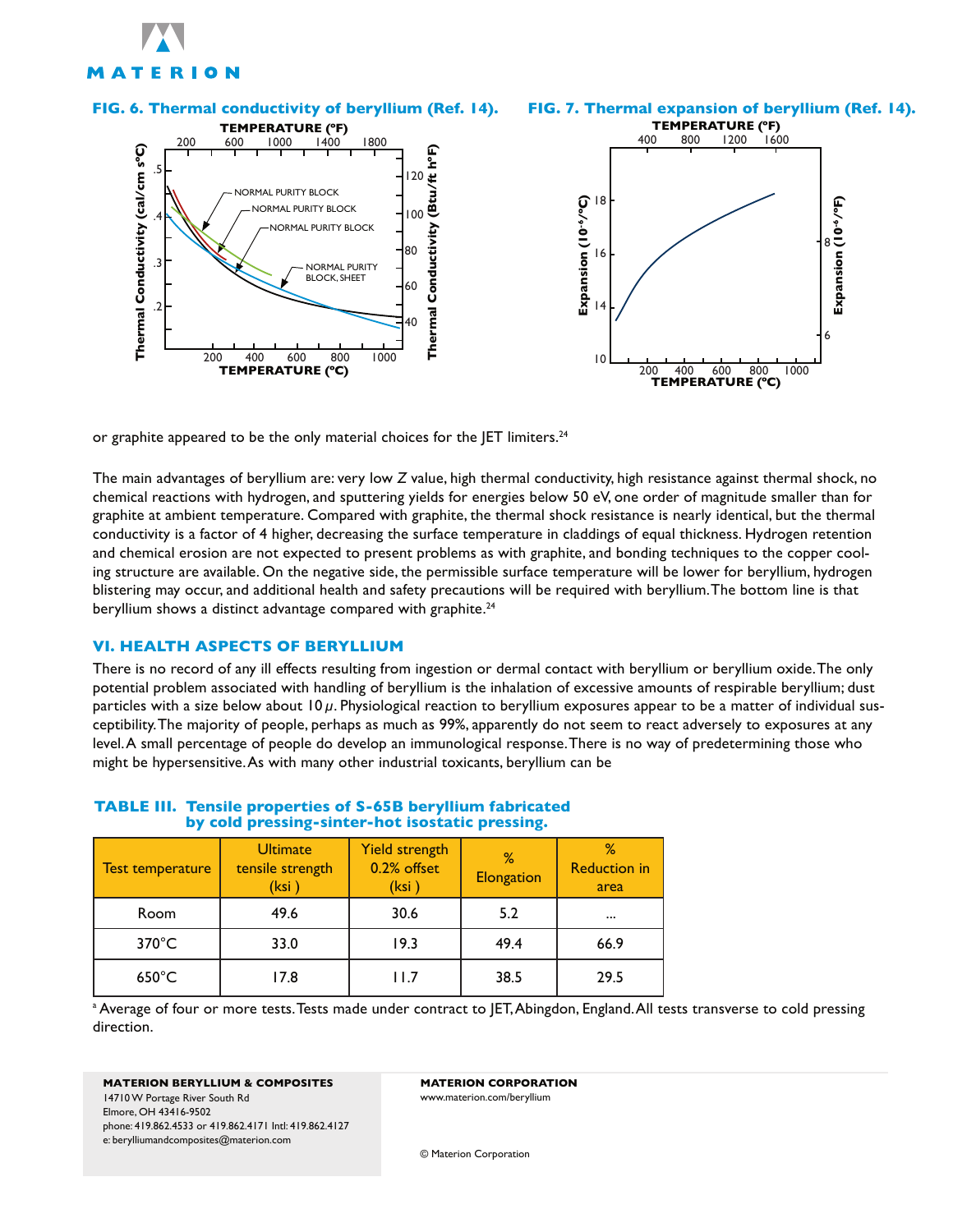

|                  |                | <b>Ultimate strength</b> |       | <b>Yield strength</b> |       |                     |
|------------------|----------------|--------------------------|-------|-----------------------|-------|---------------------|
| Temperature (°C) |                | (MPa)                    | (ksi) | (MPa)                 | (ksi) | <b>Elongation %</b> |
| 20               | Lb             | 421                      | 61.1  | 270                   | 39.1  | 3.0                 |
| 20               | T <sup>c</sup> | 454                      | 65.8  | 273                   | 39.6  | 5.4                 |
| 200              | L              | 382                      | 55.4  | 232                   | 33.6  | 10.2                |
| 200              | Т              | 389                      | 56.4  | 234                   | 34.0  | 23.4                |
| 400              | L              | 270                      | 39.2  | 179                   | 25.9  | 50.0                |
| 400              | T              | 268                      | 38.8  | 177                   | 25.6  | 49.5                |
| 600              | L              | 160                      | 23.2  | 119                   | 17.2  | 25.2                |
| 600              | т              | 167                      | 24.2  | 122                   | 17.7  | 31.9                |

#### **TABLE IV. Tensile test results for vacuum hot-pressed S-65B beryllium. a**

a Reference 19.

<sup>b</sup>Longitudinal direction (parallel to molding pressure).

c Transverse direction (perpendicular to molding pressure).

safely handled with a minimum of controls, but it can present a serious health hazard if these controls are not observed.

There has never been an illness caused by beryllium where exposures were kept at or below the current threshold values. Two in-plant limits have been established by the Occupational Safety and Health Administration (OSHA) to cover the chronic and the acute reactions to beryllium. These are (1) 2  $\mu$ g per m<sup>3</sup> is the maximal atmospheric concentration for 8 h exposure, and (2) a short exposure tolerance of 25 *μ*g per m3 of air for less than 30 min exposures. The U. S. Environmental Protection Agency (EPA) has set a nonoccupational limit at a monthly average concentration of 0.01 μg per m<sup>3</sup> of air for the maximal atmospheric concentration outside of the plant. In order to maintain that maximal concentration, EPA limits the emission of beryllium into the ambient air surrounding a beryllium facility to 10 g in any 24 h period.

Special precautions are required in the processing of or the handling of beryllium when dust, fumes, or mists might be created.

At Materion, the world's primary producer of beryllium products, tons of beryllium compounds are handled every month. Most of these are in the particulate form, the form potentially most hazardous. Beryllium is not a new material. It has been produced commercially for over 50 yr. For 30 odd years, its toxicity has been known and successfully controlled.

**MATERION BERYLLIUM & COMPOSITES**  14710 W Portage River South Rd Elmore, OH 43416-9502 phone: 419.862.4533 or 419.862.4171 Intl: 419.862.4127 e: berylliumandcomposites@materion.com

**MATERION CORPORATION** www.materion.com/beryllium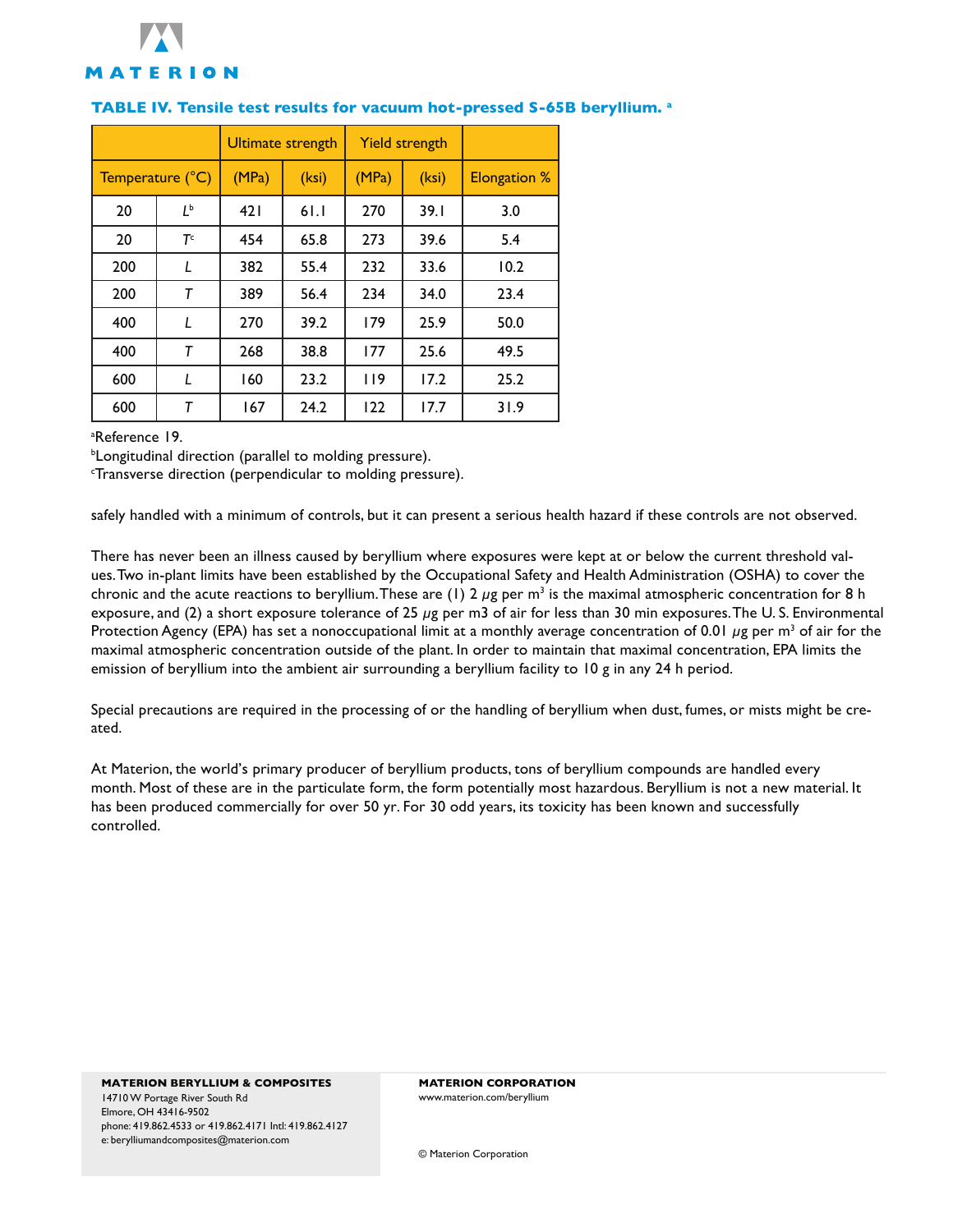

1 M. Fleischer, US Geol. Surv. Circ. 285, 1 (1953).

2 W. R. Griffitts, US Geol. Surv. Prof. Pap. 820, 85 (1973).

3 K. A. Walsh, in Beryllium Science and Technology, Vol. 2, edited by D. R. Floyd and J. N. Lowe (Plenum, New York, 1979), pp. 1–11.

4 R. L. Maddox and R. A. Foos, U. S. Patent No. 3 259 456 (1966).

5 B. R. F. Kjellgren, Trans. Electrochem. Soc. 89, 247 (1946).

6 C. W. Schwenzfeier, Jr., The Metal Beryllium, edited by D. W. White and J. E. Burke (American Society for Metals, Cleveland, OH, 1955), pp. 71–101.

7 W. B. C. Perrycoste, British Intelligence Objectives Sub-Committee Target No. 21/28 Final Report 319, Item 21, 1945.

8 A. J. Martin and G. C. Ellis, in Proceedings of the Conference on the Metallurgy of Beryllium (Institute of Metals, London, 1961), Paper 48.

9 J. Greenspan, in Beryllium Its Metallurgy and Properties, edited by H. H. Hausner (University of California, Berkeley and Los Angeles, 1965), pp. 240–266.

<sup>10</sup>F. Aldinger, in Beryllium Science and Technology, edited by D. Webster and G. J. London (Plenum, New York, 1979), Vol. 1, pp.  $9 - 11$ .

11A. J. Stonehouse, C. A. Bielawaki, and R. M. Paine, in Proceedings of Beryllium 77, 4th International Conference on Beryllium (Metals Society, London, 1977), Paper No. 17.

<sup>12</sup>A. J. Stonehouse, in Beryllium Science and Technology, edited by D. Webster and G. J. London (Plenum, New York, 1979), Vol. 1, pp. 181–206.

<sup>13</sup>S. H. Gelles, Metals and Ceramics Information Center Report No. MCIC-72-06, March, 1972.

<sup>14</sup>N. P. Pinto, in Beryllium Science and Technology, edited by D. R. Floyd and J. N. Lowe (Plenum, New York, 1979), Vol. 2, pp. 319–350.

<sup>15</sup>G. E. Darwin and J. H. Buddery, Beryllium (Butterworths, London, 1960), pp. 164–175.

<sup>16</sup>A. J. Stonehouse, J. A. Carrabine, and W. W. Beaver, in Beryllium—Its Metallurgy and Properties, edited by H. Hausner (University of California, Berkeley and Los Angeles, 1965), pp. 191–205.

<sup>17</sup>B. King, in Beryllium—Its Metallurgy and Properties, edited by H. Hausner (University of California, Berkeley and Los Angeles, 1965), pp. 206–233.

<sup>18</sup>R. F. Crawford and A. B. Burns, Aeronautical Systems Division, United States Air Force Technical Report No. 61-692, Lockheed Missiles and Space Co., Sunnyvale, CA, 1962.

**MATERION CORPORATION** www.materion.com/beryllium